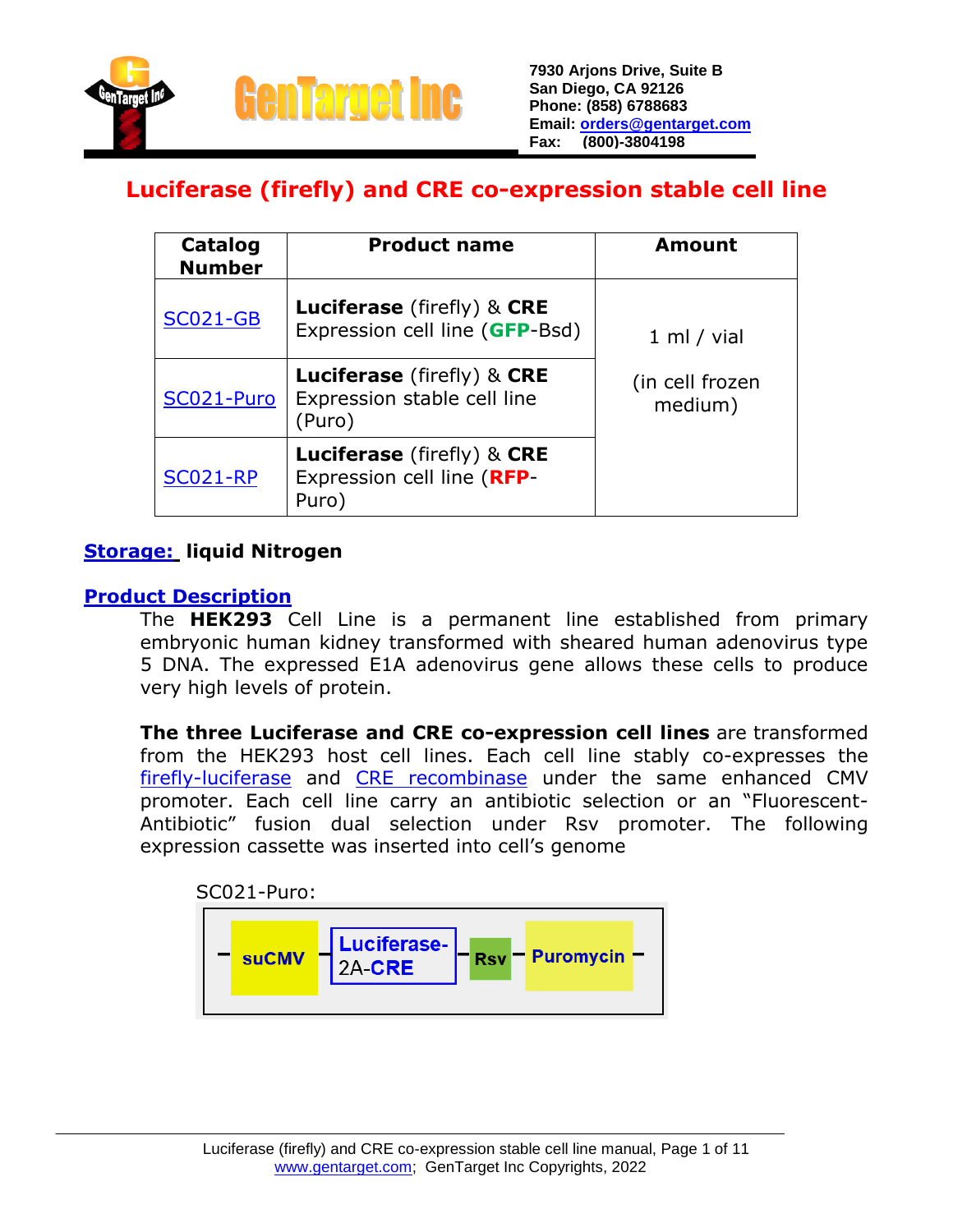

SC021-GB:







Firefly luciferase signal can be detected via its substrate in luciferase assay. GFP or RFP signal can be visualized under Fluorescent microscope. Its CRE enzymatic activity can be verified upon any LoxP flanked cassette in plasmid or genome.

### **Culture procedures**

- 1. Thaw the frozen vial of cells quickly in a 37°C water bath  $(1~\sim 3~\text{min})$ , decontaminate the outside of the vial with 70% ethanol.
- 2. Transfer the entire contents of the cryovial into a T-75 cm2 flask containing 20 ml of pre-warmed complete medium. Incubate the cells overnight in a 37°C incubator, 5% CO2.
- 3. On the following day, replace the medium with 20 ml of prewarmed, complete medium.
- 4. Incubate the cells and monitor cell density.
- 5. Pass cells (1:5 to 1:10 dilution) using 0.25% Trypsin-EDTA solution when the culture reaches  $\sim$ 90% confluent.
- 6. Freeze cells at a density of  $\sim$ 3 x 10<sup>6</sup> cells/ml using 90% complete medium with 10% DMSO.

### **Complete medium**

DMEM (high glucose) 2mM L-glutamine 10% Fetal Bovine Serum (FBS) 0.1 mM MEM Non-Essential Amino Acids (NEAA) 1% Pen-strep / Antibiotic-antimycoplasma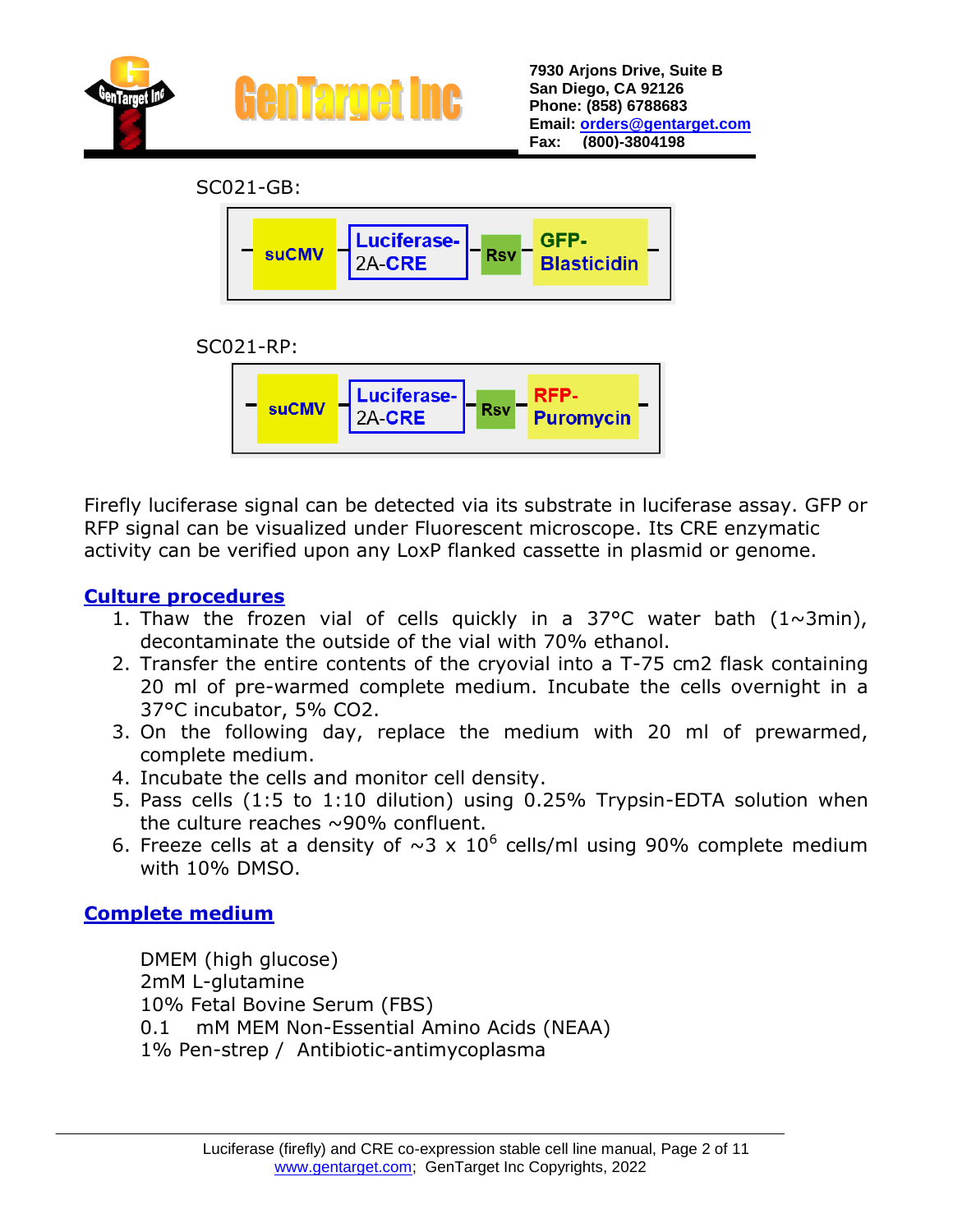



 Optional to add: final **0.5 ug/ml** of Puromycin (Note: do not add Puromycin at 1st time thaw culture. This final Puromycin concentration is also depend on the potentcy of its brand)

### **Quality Control**

Each vial contains  $\sim$  2 x 10<sup>6</sup> cells with >95% viability before freezing. Cells are verified to be free of bacteria, viruses, and mycoplasma.

#### **Warranty and user terms**

- 1) This product is warranted to perform as described when used in accordance with this manual. GenTarget's sole remedy for breach of warranty should be, at the option of GenTarget, to repair or replace the product if this product does not meet the stated quality standard.
- 2) By paying the purchase price, the buyer is granted a non-transferable, non-exclusive license to use the product. This product is sold **for research and development purposes only**. For commercial use, please contact Gentarget Inc for license.
- 3) This product is limited to the laboratory that the product is delivered to. This Product is not for resale, distribution, or transfer for any purpose, including transfer of the Product as a component of any product(s); GenTarget will retain all rights for this Product's license and other intellectual property.
- 4) This Product should be used only for non-profit purposes including any products and services usages; furthermore, **research use only** means that this product is excluded, without limitation, from resale, repackaging, or modification for the making or selling of any commercial product(s) or service(s) without the written approval of GenTarget. You may contact our Business Development department at support@gentarget.com for product proprietary information.
- 5) GenTarget is not liable, and does not have any responsibility or liability, whatsoever for any direct and indirect, consequential, or other damages resulting from using this Product.
- 6) Gentarget **do not** provide the protected reporter's sequences information for all our cell line products.

**Attachment:** GenTarget' s pre-made stable cell line list:

**Catalog # Product Name**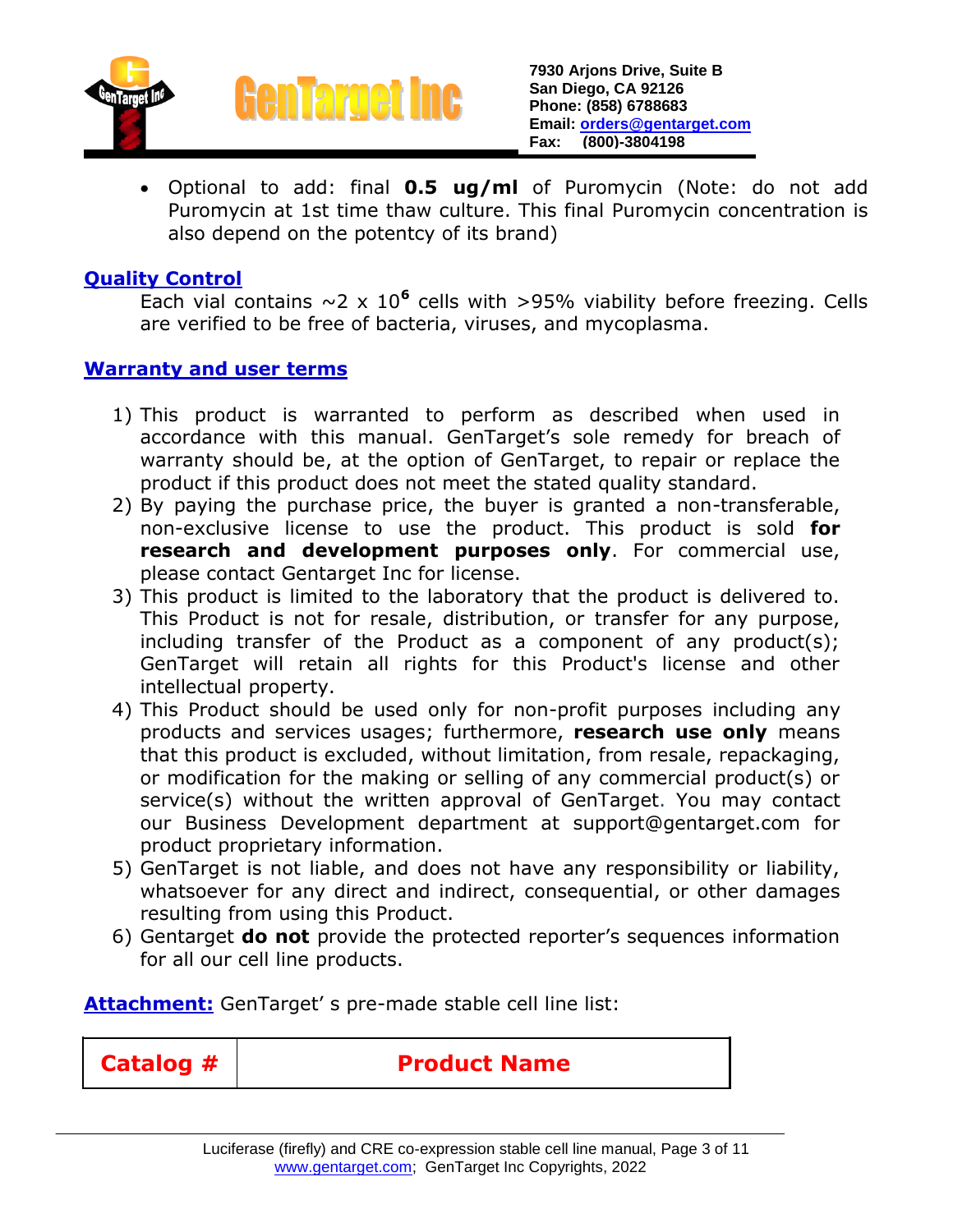

| <b>TLV-C</b>     | HEK293-TLV lentivirus packing cells                          |
|------------------|--------------------------------------------------------------|
| <b>SC001</b>     | HEK293-GFP stable cells                                      |
| SC002-Bsd        | luciferase (firefly), HEK293 stable cells (Blasticidin)      |
| <b>SC002-GB</b>  | luciferase (firefly), HEK293 stable cells (GFP-Blasticidin)  |
| <b>SC002-GP</b>  | luciferase (firefly), HEK293 stable cells (GFP-Puromycin)    |
| <b>SC002-Neo</b> | luciferase (firefly), HEK293 stable cells (Neomycin)         |
| SC002-Puro       | luciferase (firefly), HEK293 stable cells (Puromycin)        |
| <b>SC002-RB</b>  | luciferase (firefly), HEK293 stable cells (RFP, Blasticidin) |
| <b>SC002-RP</b>  | luciferase (firefly), HEK293 stable cells (RFP-Puromycin)    |
| <b>SC002T-RP</b> | HEK293T / Luciferase stable cells (RFP-Puromycin)            |
| <b>SC003</b>     | LacZ (6His, RFP) / HEK293 Expression stable cell line        |
| <b>SC004-Bsd</b> | CRE Expression / HEK293 Cell Line (Bsd)                      |
| <b>SC004-GP</b>  | CRE Expression / HEK293 Cell Line (GFP, Puro)                |
| <b>SC004-Neo</b> | CRE Expression / HEK293 Cell Line (Neo)                      |
| SC004-Puro       | CRE Expression / HEK293 Cell Line (Puro)                     |
| <b>SC004-RB</b>  | CRE Expression / HEK293 Cell Line (RFP, Bsd)                 |
| <b>SC004-RP</b>  | CRE Expression / HEK293 Cell Line (RFP, Puro)                |
| <b>SC005-Bsd</b> | HEK293-TetR (Bsd)                                            |
| <b>SC005-GB</b>  | HEK293-TetR (GFP-Bsd)                                        |
| SC005-Hygro      | HEK293-TetR (Hygro)                                          |
| <b>SC005-Neo</b> | HEK293-TetR (Neo)                                            |
| SC005-Puro       | HEK293-TetR (Puro)                                           |
| <b>SC005-RB</b>  | HEK293-TetR (RFP-Bsd)                                        |
| <u>SC005-RP</u>  | HEK293-TetR (RFP-Puro)                                       |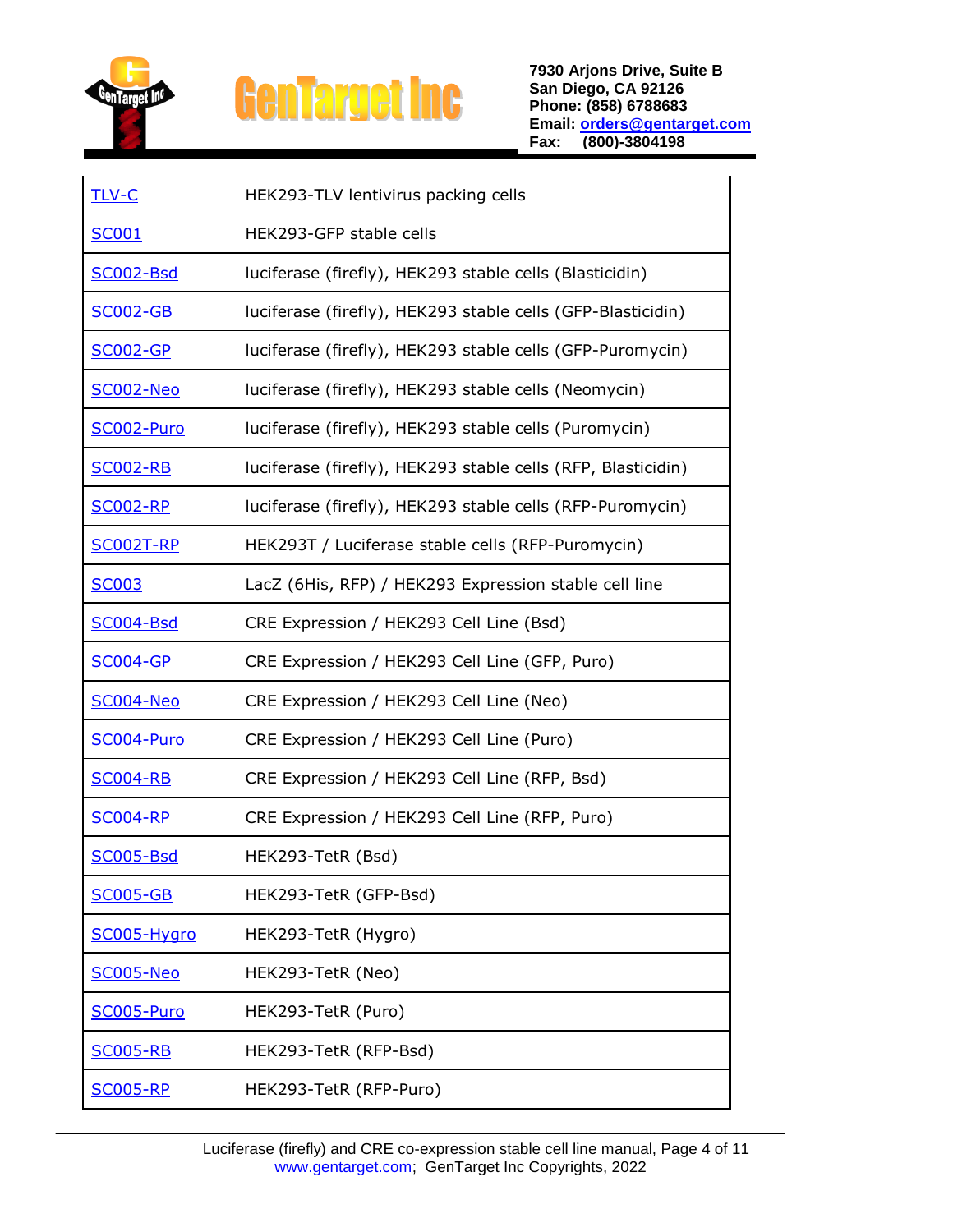

| <b>SC006</b>     | Flp recombinase Expression HEK293 stable cell                     |
|------------------|-------------------------------------------------------------------|
| <b>SC007</b>     | HEK293-RFP stable cells                                           |
| <b>SC008</b>     | GFP-LacZ & RFP Expression HEK293 Cell Line                        |
| <b>SC009</b>     | GFP & RFP / HEK293 stable cells                                   |
| <b>SC010</b>     | HEK293-CFP stable cells                                           |
| SC011            | HEK293-YFP stable cells                                           |
| SC012            | TAT Expression / HEK293 Cell Line                                 |
| <b>SC013</b>     | Glutamine Synthetase (6His) Expression HEK293 Cell Line           |
| SC014            | human P53 Inducible Expression Cell line                          |
| <b>SC015</b>     | Human OCT3/4 Expression Stable cells                              |
| <b>SC016</b>     | Human LIN28 Expression stable cells                               |
| <b>SC017</b>     | MDA-MB-231 / niRFP (Puro) Stable Cell Line                        |
| <b>SC018-Bsd</b> | Color Switch, CRE report cell line: HEK293-loxP-GFP-RFP<br>(Bsd)  |
| SC018-Neo        | Color Switch, CRE report cell line: HEK293-loxP-GFP-RFP<br>Neo)   |
| SC018-Puro       | Color Switch, CRE report cell line: HEK293-loxP-GFP-RFP<br>(Puro) |
| <b>SC019</b>     | Firefly & Renilla Dual Luciferase Hela Cell Line                  |
| SC020-Puro       | luciferase (Renilla), HEK293 stable cells (Puromycin)             |
| <u>SC020-RP</u>  | luciferase (Renilla), HEK293 stable cells (RFP-Puromycin)         |
| <b>SC021-GB</b>  | Luciferase (firefly) & CRE Expression cell line (GFP-Bsd)         |
| SC021-Puro       | Luciferase (firefly) & CRE Expression stable cell line (Puro)     |
| <b>SC021-RP</b>  | Luciferase (firefly) & CRE Expression cell line (RFP-Puro)        |
| <b>SC022-RB</b>  | HEK293-CFTR cell line with RFP and Blasticidin dual marker        |
| <b>SC023-RB</b>  | HEK293-CLCN2 cell line with RFP and Blasticidin dual<br>marker    |
| <b>SC024-RB</b>  | HEK293-TRPC3 cell line with RFP and Puromycin dual<br>marker      |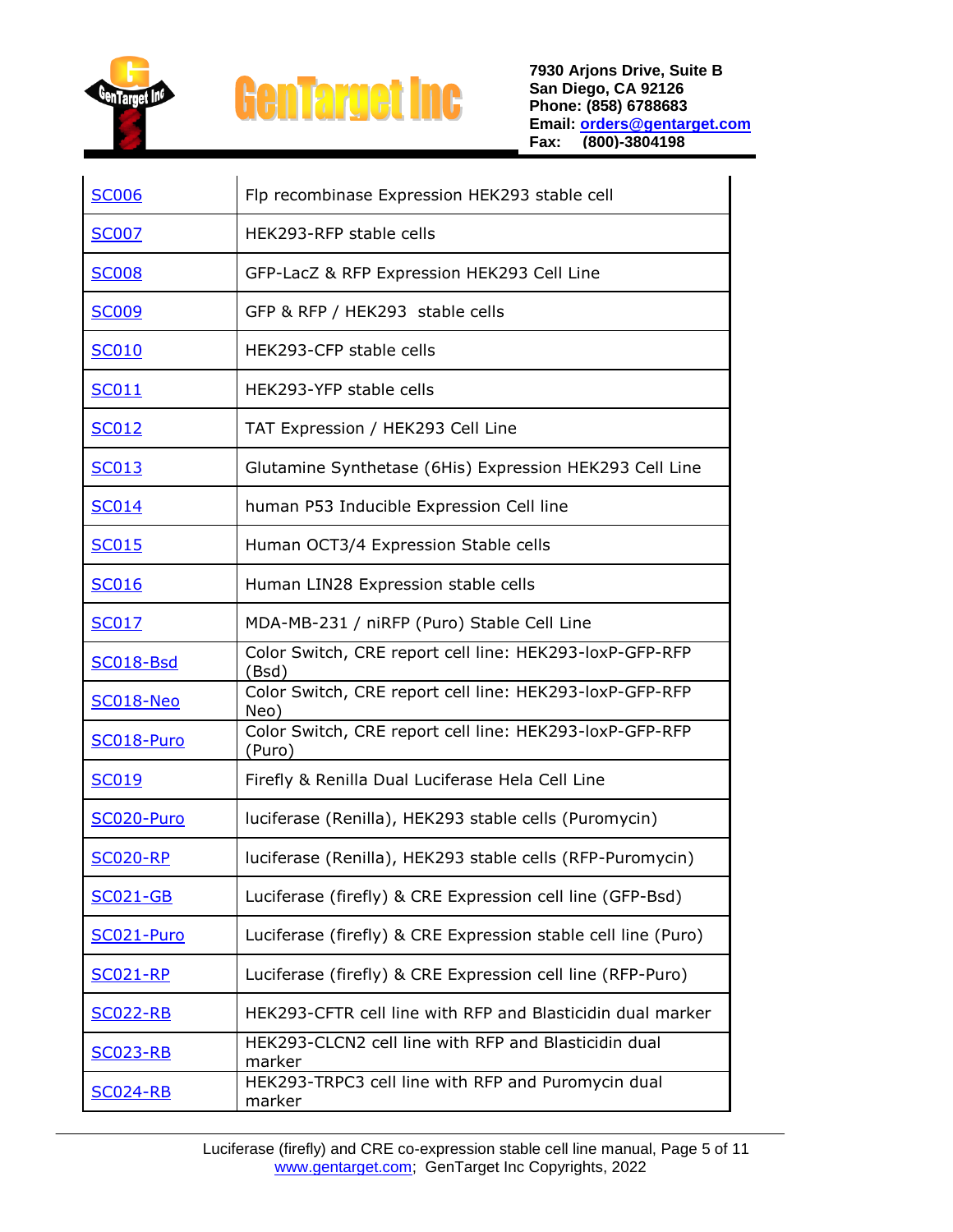

| <b>SC025-RB</b>  | HEK293-KCNN4 cell line with RFP and Puromycin dual<br>marker  |
|------------------|---------------------------------------------------------------|
| <b>SC026-RB</b>  | HEK293-ATP2B2 cell line with RFP and Puromycin dual<br>marker |
| <b>SC027-RB</b>  | HEK293-TRPV1 cell line with RFP and Puromycin dual<br>marker  |
| <b>SC028</b>     | Inducible RFP HEK293 Expression cell line                     |
| <b>SC029</b>     | inducible RFP HEK293 stable cell line with GFP marker         |
| <b>SC030</b>     | inducible GFP HEK293 stable cell line with RFP marker         |
| SC031-Puro       | <b>Hela-RFP Expression Cells</b>                              |
| SC032-Bsd        | Luciferase (firefly) Expression Hela cells (Bsd)              |
| <b>SC032-GB</b>  | Luciferase & GFP Expression Hela cells (Bsd)                  |
| <b>SC032-GN</b>  | Luciferase & GFP Expression Hela cells (Neo)                  |
| <b>SC032-GP</b>  | Luciferase & GFP Expression Hela cells (Puro)                 |
| SC032-Puro       | Luciferase (firefly) Expression Hela cells (Puro)             |
| <b>SC032-RB</b>  | Luciferase & RFP Expression Hela cells (Bsd)                  |
| <b>SC032-RN</b>  | Luciferase & RFP Expression Hela cells (Neo)                  |
| <b>SC032-RP</b>  | Luciferase & RFP Expression Hela cells (Puro)                 |
| <b>SC033</b>     | Inducible GFP HEK293 stable cell line                         |
| <b>SC034-Bsd</b> | Hela-GFP stable cells (Blasticidin)                           |
| SC034-Puro       | Hela-GFP stable cells (Puromycin)                             |
| SC035-Puro       | TetR Expression (Puro) / Hela stable cells                    |
| <b>SC036</b>     | Inducible GFP Expression Hela cell line                       |
| <b>SC037</b>     | Inducible RFP Expression Hela cell line                       |
| <b>SC038-GB</b>  | rtTA (GFP-Bsd) / Hela stable cells                            |
| <b>SC038-GP</b>  | rtTA (GFP-Puro) / Hela stable cells                           |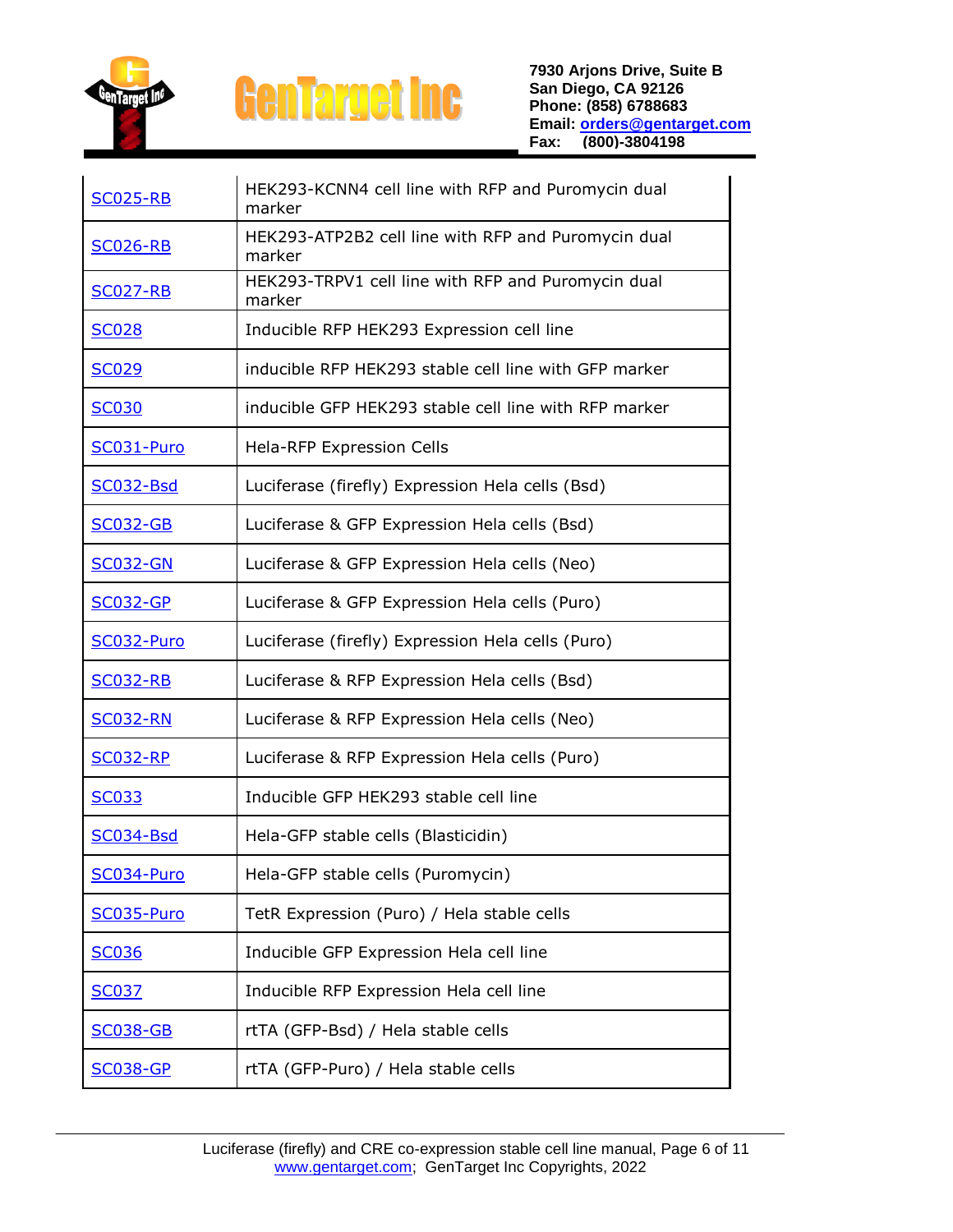

| <b>SC038-RB</b>     | rtTA (RFP-Bsd) / Hela stable cells                    |
|---------------------|-------------------------------------------------------|
| <b>SC039-Bsd</b>    | CHO-GFP stable cells (Blasticidin)                    |
| SC039-Puro          | CHO-GFP stable cells (Puromycin)                      |
| <b>SC040-Bsd</b>    | MDA-MB-231 / GFP (Bsd) Stable Cell Line               |
| SC040-Puro          | MDA-MB-231 / GFP (Puro) Stable Cell Line              |
| SC040-TetR          | MDA-MB-231 / TetR (Puro) stable cells                 |
| SC041               | MDA-MB-231 / Luciferase-2A-RFP Stable Cell Line       |
| <b>SC042</b>        | SH-SY5Y / GFP (Puromycin) stable cell line            |
| <b>SC043-Bsd</b>    | A549 / GFP stable cells (Blasticidin)                 |
| SC043-Cas9-GP       | A549 / Cas9 (GFP-Puro) Stable Cell Line               |
| SC043-Cas9-<br>Puro | A549 / Cas9 (Puro) Stable Cell Line                   |
| SC043-Cas9-RP       | A549 / Cas9 (RFP-Puro) Stable Cell Line               |
|                     |                                                       |
| <b>SC043-LG</b>     | A549 / Luciferase-2A-GFP (Puromycin) stable cell line |
| <b>SC043-Luc</b>    | A549 / Luciferase (Puromycin) stable cell line        |
| SC043-TetR          | A549 / TetR (Puro) stable cells                       |
| <b>SC044</b>        | MDA-MB-231 / Luciferase-2A-GFP Stable Cell Line       |
| SC045-Cas9-Bsd      | Hela / Cas9 (Bsd) Stable Cell Line                    |
| SC045-Cas9-<br>Puro | Hela / Cas9 (Puro) Stable Cell Line                   |
| <b>SC046</b>        | SH-SY5Y / RFP (Puromycin) stable cell line            |
| <b>SC047-GB</b>     | RKO / GFP (Blasticidin) Stable Cell Line              |
| SC047-TetR          | TetR Expression (Bsd) / RKO stable cells              |
| <b>SC048</b>        | Luciferase (Puro) / Jurkat T Cell line                |
| SC049-1             | Jurkat T / GFP Stable Cell (EF1a Promoter)            |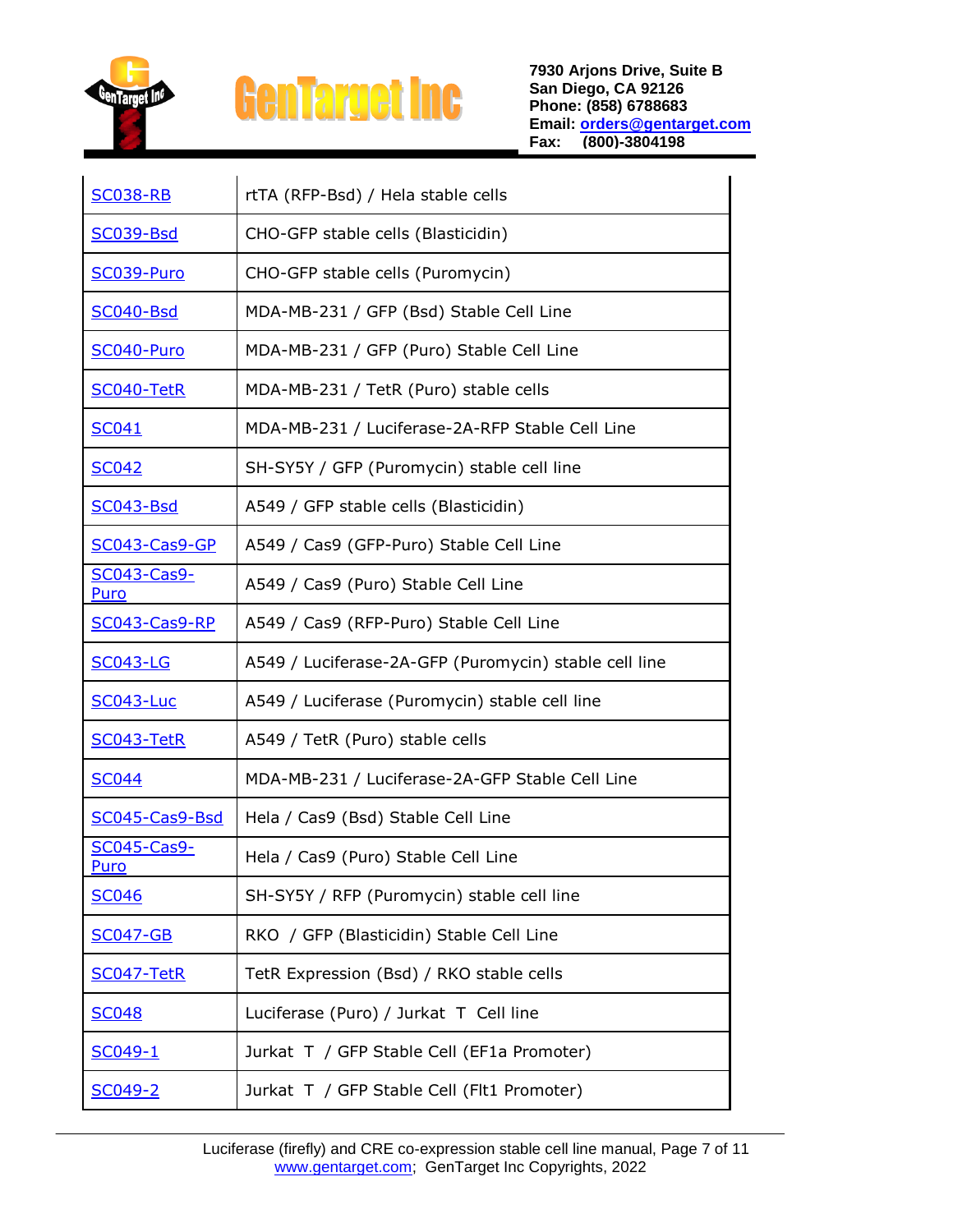

| SC049-3           | Jurkat T / GFP Stable Cell (CD43 Promoter)         |
|-------------------|----------------------------------------------------|
| SC049-4           | Jurkat T / GFP Stable Cell (CD68 Promoter)         |
| SC049-5           | Jurkat T / GFP Stable Cell (Survivin Promoter)     |
| <b>SC050-G</b>    | MCF7 / GFP (Puromycin) Cell Line                   |
| <b>SC050-L</b>    | MCF7 / Firefly Luciferase (Puro) Cell Line         |
| <b>SC051-G</b>    | ZR-75-1 / GFP (Puromycin) Cell Line                |
| <b>SC051-L</b>    | ZR-75-1 / Firefly Luciferase (Puro) Cell Line      |
| <b>SC053-L</b>    | NCI-H1299 / Luciferase (Puro) Stable Cells         |
| <b>SC054-L</b>    | CFPAC-1 / Luciferase (Puro) Stable Cells           |
| <b>SC055-G</b>    | MLLB2 / GFP (Neomycin) stable cell line            |
| SC056-TetR        | mouse CT26 / TetR Expression (Bsd) stable cells    |
| <b>SC057-Bsd</b>  | MDA-MB-231 / RFP (Bsd) Stable Cell Line            |
| <b>SC058</b>      | HEK293 / uGFP (unstable GFP) Stable Cells          |
| <b>SC059-Bsd</b>  | MDA-MB-231 / Luciferase (Bsd) Stable Cell Line     |
| SC059-Puro        | MDA-MB-231 / Luciferase (Puro) Stable Cell Line    |
| <b>SC060-G</b>    | Human B lymphocyte / GFP Stable Cells              |
| <b>SC060-LG</b>   | Human B lymphocyte (Luciferase / GFP) Stable Cells |
| <b>SC060-LR</b>   | Human B lymphocyte (Luciferase / RFP) Stable Cells |
| <b>SC060-R</b>    | Human B lymphocyte / RFP Stable Cells              |
| <b>SC061-G</b>    | Mouse CT26 / GFP Stable Cells                      |
| <b>SC061-LG</b>   | Mouse CT26 (Luciferase & GFP) Stable Cells         |
| <b>SC061-LR</b>   | Mouse CT26 (Luciferase & RFP) Stable Cells         |
| <b>SC061-PDL1</b> | Mouse CT26 / PDL1 Stable Cells                     |
| <b>SC061-R</b>    | Mouse CT26 / RFP Stable Cells                      |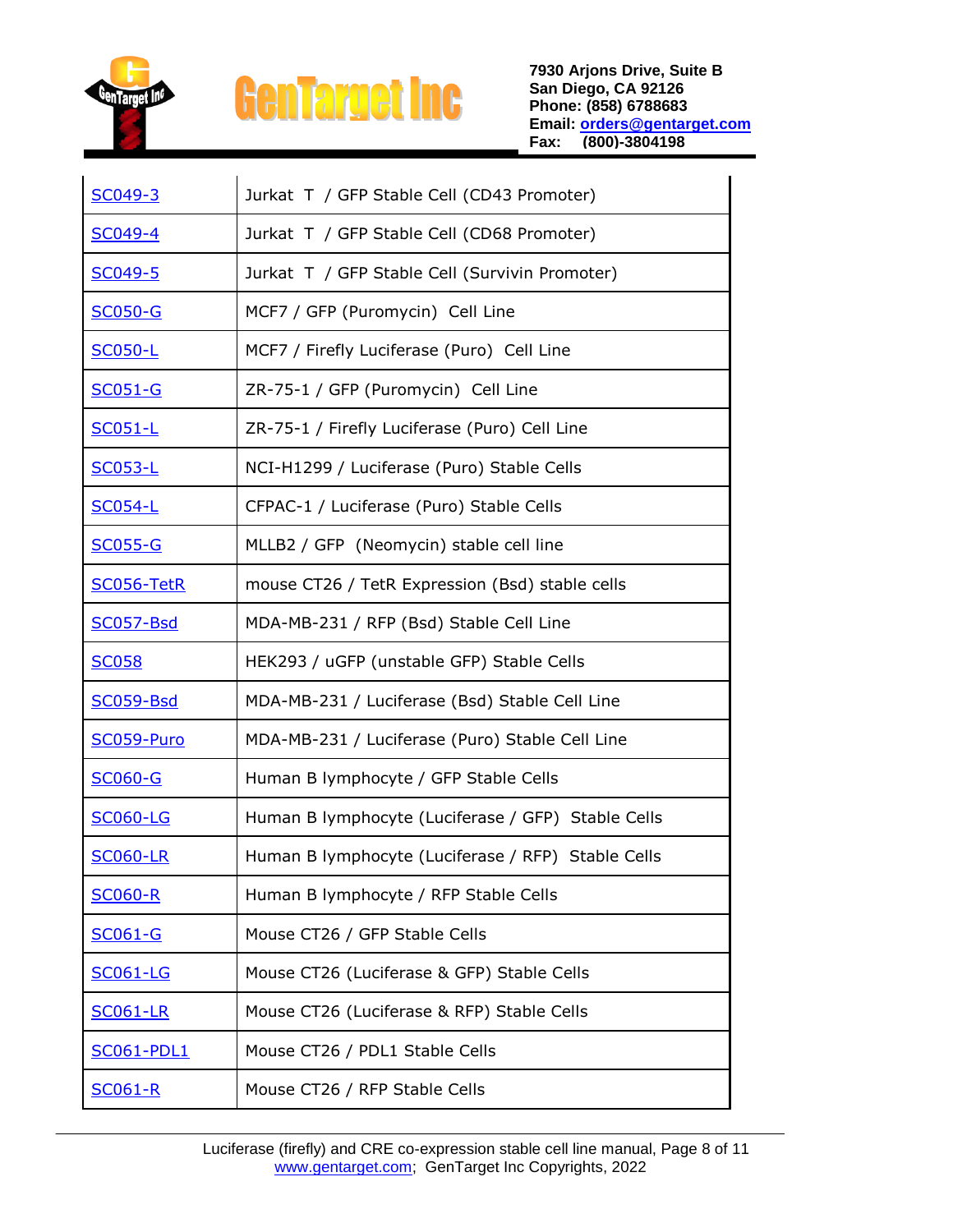

| <b>SC062-G</b>   | Human AsPC1 / GFP Cell Line                       |
|------------------|---------------------------------------------------|
| <b>SC062-LG</b>  | Human AsPC1 / Luciferase and GFP Cell Line        |
| <b>SC062-LR</b>  | Human AsPC1 / Luciferase and RFP Cell Line        |
| <b>SC062-Luc</b> | Human AsPC1 / Luciferase Cell Line                |
| <b>SC062-R</b>   | Human AsPC1 / RFP Cell Line                       |
| <b>SC063-LR</b>  | Mouse B lymphocyte (Luciferase & RFP) Stable Cell |
| <b>SC063-Luc</b> | Mouse B lymphocyte / Luciferase Cell Line         |
| <u>SC063-R</u>   | Mouse B lymphocyte / RFP Cell Line                |
| <u>SC065-G</u>   | Mouse MB49 / GFP Stable Cells                     |
| <b>SC065-LG</b>  | Mouse MB49 / Luciferase & GFP Stable Cells        |
| <b>SC065-LR</b>  | Mouse MB49 / Luciferase & RFP Stable Cells        |
| <b>SC065-R</b>   | Mouse MB49 / RFP Stable Cells                     |
| <b>SC066-G</b>   | Human ES2 / GFP Stable Cells                      |
| <b>SC066-LG</b>  | Human ES2 / Luciferase & GFP Stable Cells         |
| <b>SC066-LR</b>  | Human ES2 / Luciferase & RFP Stable Cells         |
| <u>SC066-R</u>   | Human ES2 / RFP Stable Cells                      |
| SC066-TetR       | Human ES2 / TetR (Puro) Stable Cells              |
| <b>SC067-G</b>   | Human SW403 / GFP Stable Cells                    |
| <b>SC067-Luc</b> | Human SW403 / Luciferase Stable Cells             |
| <b>SC068-G</b>   | Human PANC-1 / GFP (Puro) Cell Line               |
| <b>SC068-LG</b>  | Human PANC-1 / Luciferase & GFP (Puro) Cell Line  |
| <b>SC068-Luc</b> | Human PANC-1 / Luciferase (Puro) Cell Line        |
| <u>SC068-R</u>   | Human PANC-1 / RFP (Puro) Cell Line               |
| <b>SC069-G</b>   | Human 786-O / GFP Cell Line                       |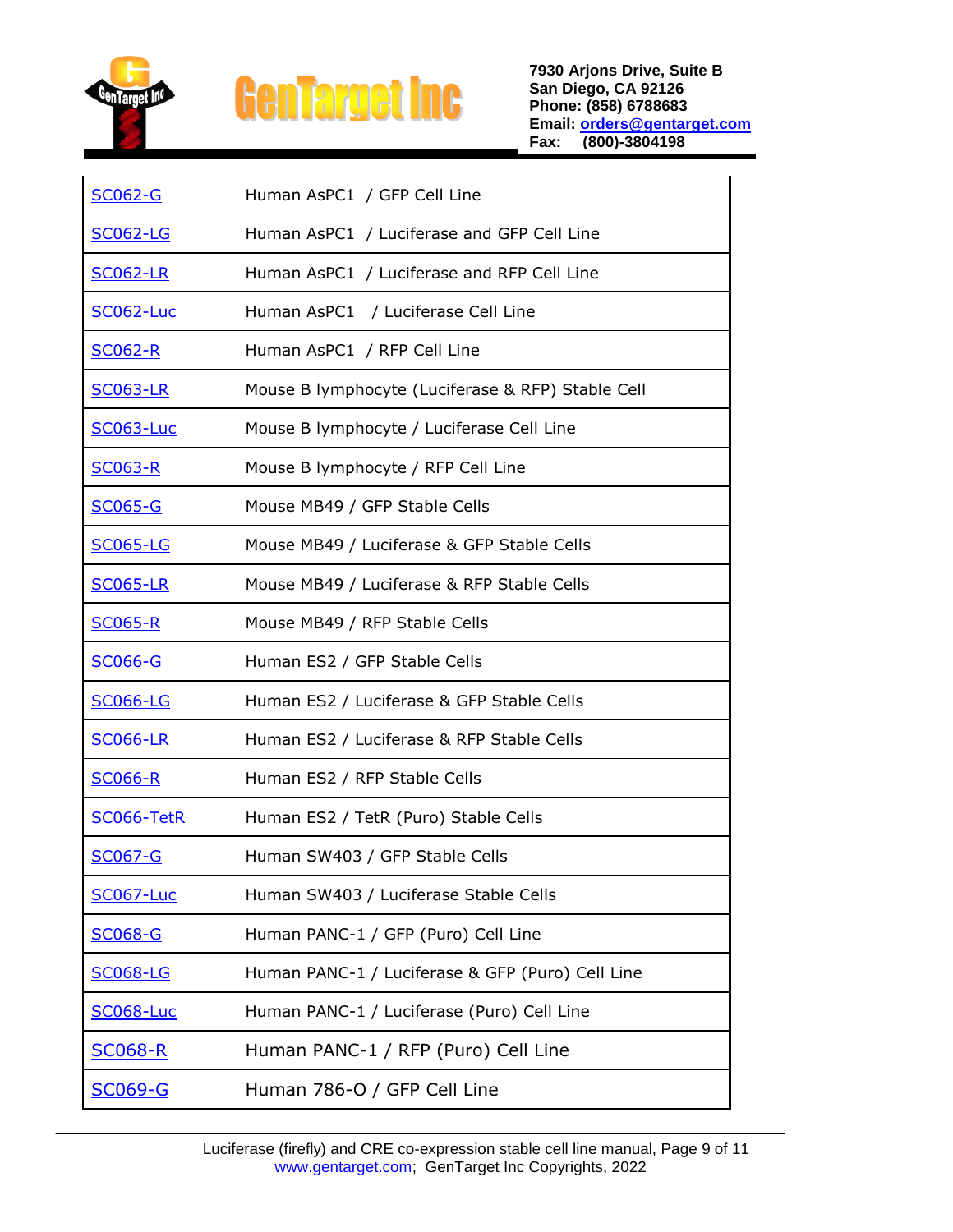

| <b>SC069-LG</b>  | Human 786-O / Luciferase & GFP Cell Line                        |
|------------------|-----------------------------------------------------------------|
| SC069-luc        | Human 786-O / Luciferase Cell Line                              |
| <b>SC070-G</b>   | Hela-nucGFP stable cells                                        |
| <b>SC070-R</b>   | Hela-nucRFP stable cells                                        |
| <b>SC071-Neo</b> | Color Switch, CRE report cell line: Hela-loxP-GFP-RFP<br>(Neo)  |
| SC071-Puro       | Color Switch, CRE report cell line: Hela-loxP-GFP-RFP<br>(Puro) |
| <b>SC072-G</b>   | Human T47D / GFP Stable Cells                                   |
| <b>SC072-LG</b>  | Human T47D / Luciferase & GFP Stable Cells                      |
| <b>SC072-Luc</b> | Human T47D / Luciferase Stable Cells                            |
| <b>SC073-GB</b>  | Human MCF10A / GFP (Bsd) Stable Cells                           |
| <b>SC073-GP</b>  | Human MCF10A / GFP (Puro) Stable Cells                          |
| <b>SC073-Luc</b> | Human MCF10A / Luciferase (Puro) Stable Cells                   |
| <b>SC074-GB</b>  | Human SW1990 / GFP (Bsd) Stable Cells                           |
| <b>SC074-GP</b>  | Human SW1990 / GFP (Puro) Stable Cells                          |
| <b>SC074-LG</b>  | Human SW1990 / Luciferase & GFP (Puro) Stable Cells             |
| <b>SC074-Luc</b> | Human SW1990 / Luciferase (Puro) Stable Cells                   |
| <b>SC075</b>     | Human ACE2 (RFP) Expression in Hela Cell Line                   |
| <b>SC076</b>     | Human ACE2 (RFP) Expression in HEK293T Cell Line                |
| <b>SC076B</b>    | Human ACE2 (GFP) Expression in Hela Cell Line                   |
| <b>SC077</b>     | COVID-19 Spike (S) Protein / Hela Cell Line                     |
| <b>SC078-G</b>   | Mouse Panc02 / GFP Stable Cell Line                             |
| <b>SC078-Luc</b> | Mouse Panc02 / Luciferase (Firefly) Stable Cell Line            |
| <b>SC079-G</b>   | Human MIA Paca-2 / GFP Stable Cells                             |
| <b>SC079-LG</b>  | Human MIA Paca-2 / Luciferase & GFP Stable Cells                |